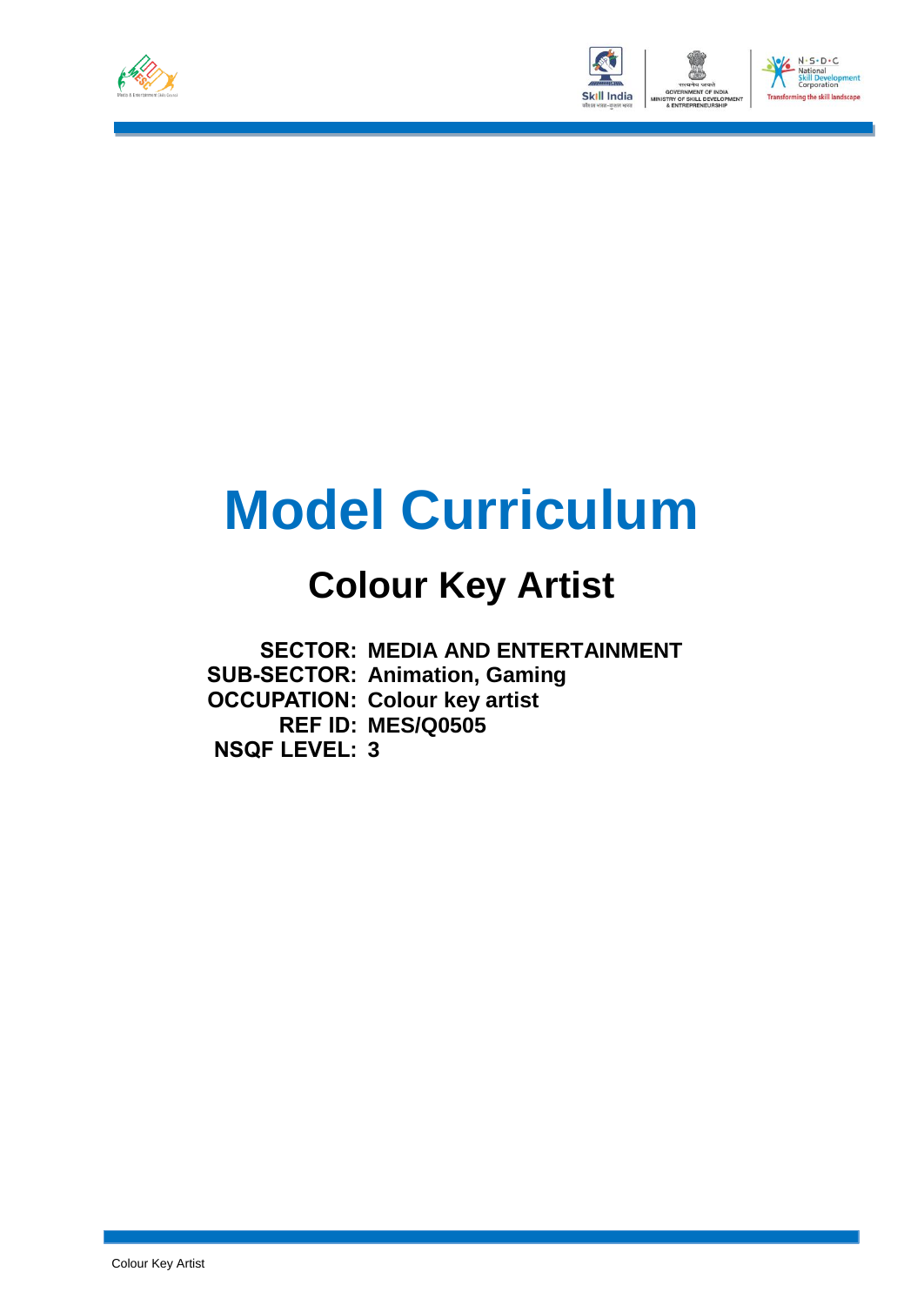



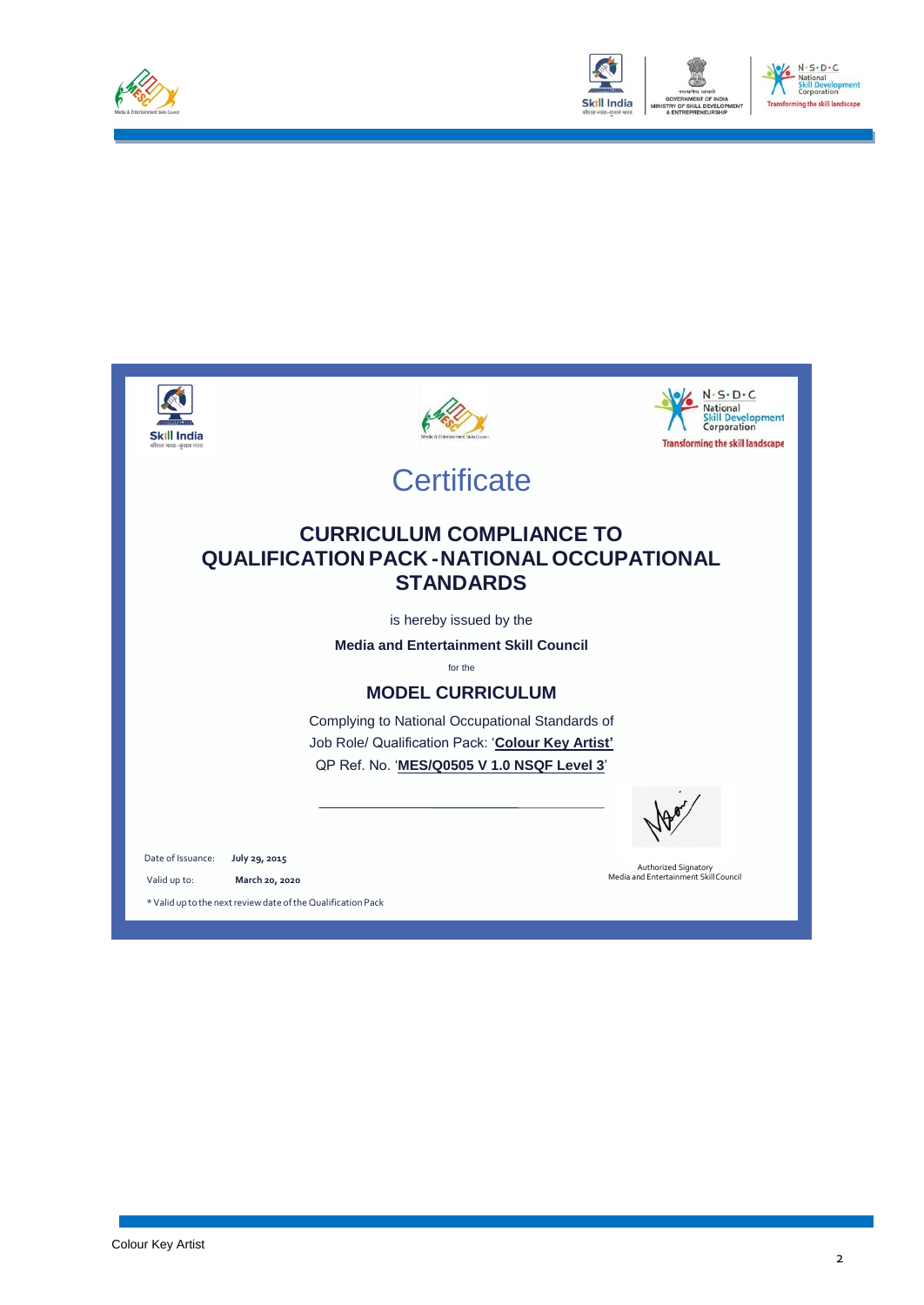



### **TABLE OF CONTENTS**

| 1. Curriculum                    | 01 |
|----------------------------------|----|
| 2. Trainer Prerequisites         | 06 |
| 3. Annexure: Assessment Criteria | በ7 |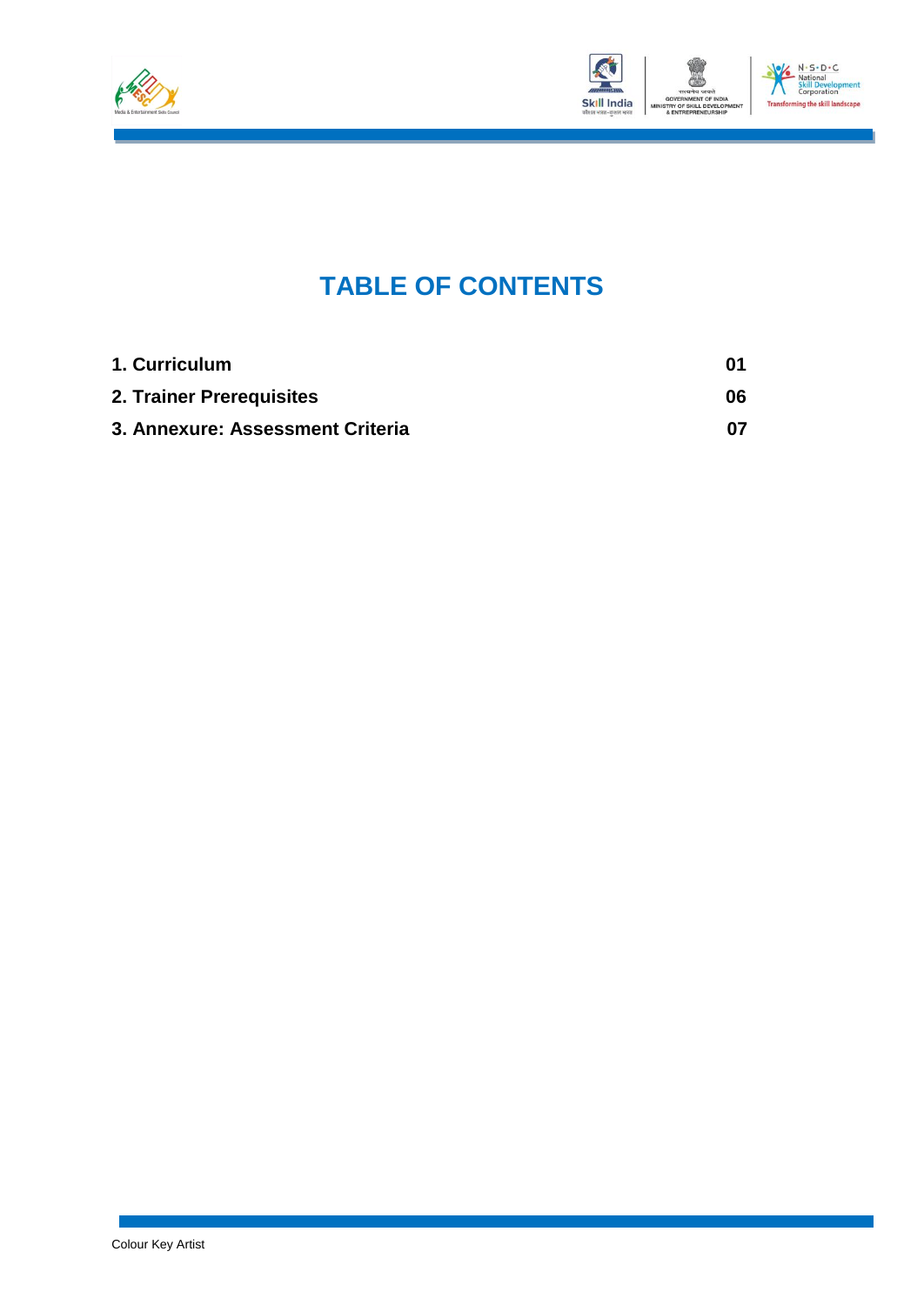



# **Colour Key Artist**

### **CURRICULUM / SYLLABUS**

This program is aimed at training candidates for the job of an "Colour Key Artist", in the "Media and Entertainment" Sector/Industry and aims at building the following key competencies amongst the learner

| <b>Program Name</b>                                      | <b>Colour Key Artist</b>                                           |                                                                       |                                                                     |  |  |
|----------------------------------------------------------|--------------------------------------------------------------------|-----------------------------------------------------------------------|---------------------------------------------------------------------|--|--|
| <b>Qualification Pack Name &amp;</b><br>Reference ID. ID | MES/Q0505, Version 1.0                                             |                                                                       |                                                                     |  |  |
| <b>Version No.</b>                                       | 1.0                                                                | <b>Version Update Date</b>                                            | 29th July, 2015                                                     |  |  |
| <b>Pre-requisites to Training</b>                        | Class X<br>Training in Art and Photoshop (suggested not mandatory) |                                                                       |                                                                     |  |  |
| <b>Training Outcomes</b>                                 |                                                                    | After completing this programme, participants will be able to:        |                                                                     |  |  |
|                                                          |                                                                    | Interpret the script / story brief                                    |                                                                     |  |  |
|                                                          |                                                                    | Discuss aspects in line with design brief (appearance, complexion,    |                                                                     |  |  |
|                                                          |                                                                    | dressing, moods, personalities, expressions etc.)                     |                                                                     |  |  |
|                                                          | $\bullet$                                                          |                                                                       | Define colour keys for each segment of models / designs as per      |  |  |
|                                                          | specification                                                      |                                                                       |                                                                     |  |  |
|                                                          | $\bullet$                                                          |                                                                       | Match colour patterns across the character / sequences and maintain |  |  |
|                                                          | consistency                                                        |                                                                       |                                                                     |  |  |
|                                                          |                                                                    | Check that the colour keys picked out and added to the drawings match |                                                                     |  |  |
|                                                          | the production requirements                                        |                                                                       |                                                                     |  |  |
|                                                          | Maintain workplace health and safety                               |                                                                       |                                                                     |  |  |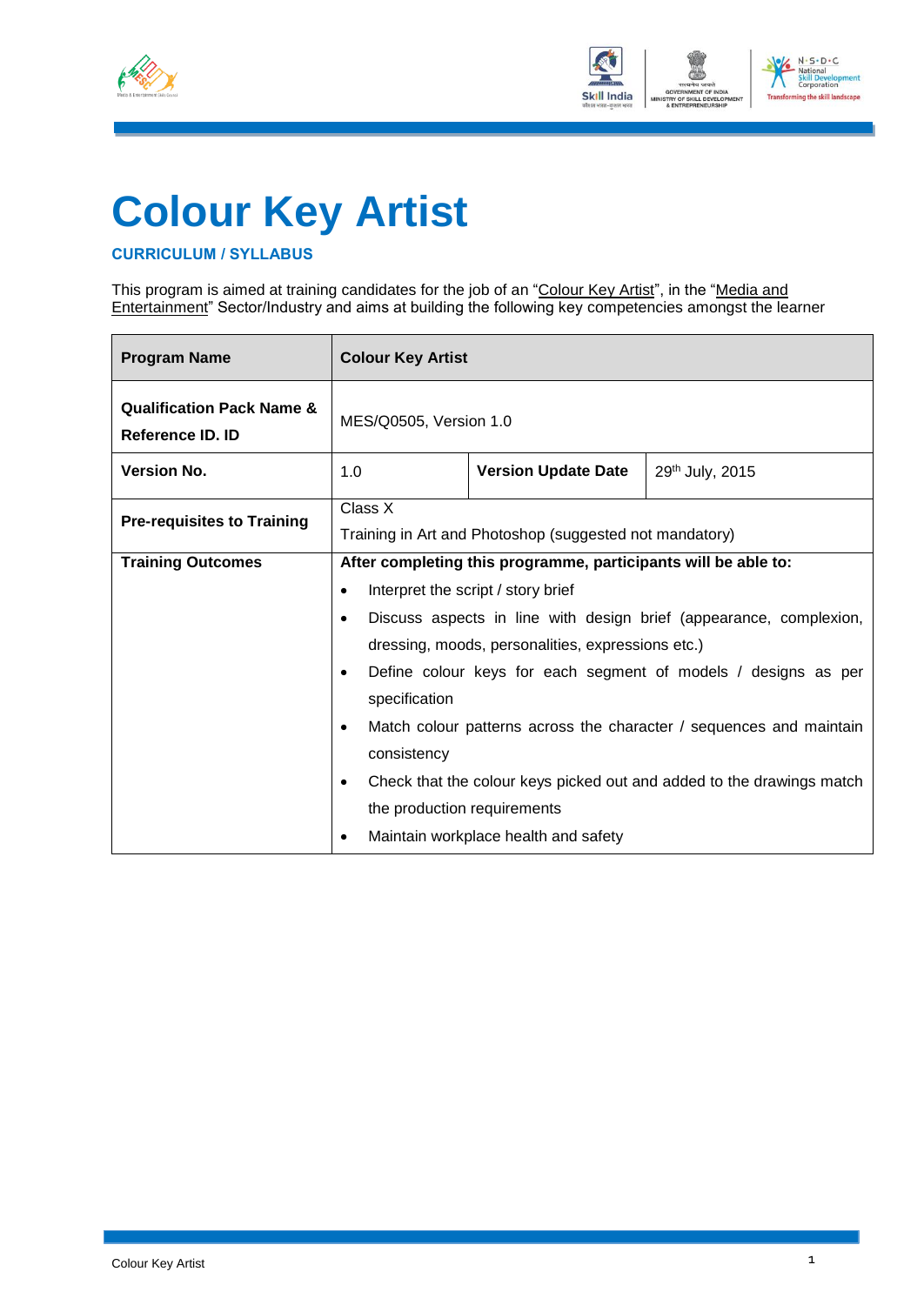



This course encompasses 4 out of 4 National Occupational Standards (NOS) of "Colour Key Artist" Qualification Pack issued by "Media & Entertainment Skill Council".

| Sr.<br>No.     | <b>Module</b>                                                                                                                                              | <b>Key Learning Outcomes</b>                                                                                                                                                                                                                                                                                                                                                                                                                                                                                                                                                                                                                                                                                                                                            | <b>Equipment Required</b>                    |
|----------------|------------------------------------------------------------------------------------------------------------------------------------------------------------|-------------------------------------------------------------------------------------------------------------------------------------------------------------------------------------------------------------------------------------------------------------------------------------------------------------------------------------------------------------------------------------------------------------------------------------------------------------------------------------------------------------------------------------------------------------------------------------------------------------------------------------------------------------------------------------------------------------------------------------------------------------------------|----------------------------------------------|
| 1              | <b>Understanding the</b><br><b>script</b>                                                                                                                  | Discuss about media and entertainment<br>$\bullet$<br>industry                                                                                                                                                                                                                                                                                                                                                                                                                                                                                                                                                                                                                                                                                                          | Laptop, PowerPoint &<br>white board, marker, |
|                | <b>Theory Duration</b><br>(hh:mm)<br>10:00<br><b>Practical Duration</b><br>(hh:mm)<br>34:00<br><b>Corresponding NOS</b><br><b>Code</b><br><b>MES/N0501</b> | Describe the role and responsibilities of<br>$\bullet$<br>colour Key Artist.<br><b>Discuss</b><br>the<br>involved<br>process<br>in.<br>$\bullet$<br>Animation and Modelling wherein Colour<br>key artist plays important role.<br>Distinguish between the components of<br>$\bullet$<br>model for which colour key will be defined<br>Identify necessary tools for defined<br>$\bullet$<br>colour scheme for each component of<br>model<br>Interpret the sequences of character<br>$\bullet$<br>complexion,<br>dressing,<br>appearance,<br>moods, personality, etc. as per story line<br>Prepare<br>the technical<br>sheet<br>need<br>$\bullet$<br>relevant to project for working model<br>Discuss the challenges which may be<br>$\bullet$<br>faced during production | projector                                    |
|                |                                                                                                                                                            | Identify the technical needs for the<br>$\bullet$<br>project with respect to the story line                                                                                                                                                                                                                                                                                                                                                                                                                                                                                                                                                                                                                                                                             |                                              |
| $\overline{2}$ | <b>Conceptualizing and</b><br>applying colour key                                                                                                          | Interpreting the requirements of the script<br>$\bullet$<br>to understand the colour keys required                                                                                                                                                                                                                                                                                                                                                                                                                                                                                                                                                                                                                                                                      | Laptop, PowerPoint &<br>white board, marker, |
|                | <b>Theory Duration</b><br>(hh:mm)<br>08:00                                                                                                                 | with respect to the individual's job role<br>Define colour contrast / pattern for the<br>$\bullet$                                                                                                                                                                                                                                                                                                                                                                                                                                                                                                                                                                                                                                                                      | projector, Photoshop                         |
|                | <b>Practical Duration</b><br>(hh:mm)<br>28:00                                                                                                              | characters<br>Add<br>colour<br>drawings<br>line<br>to<br>in<br>$\bullet$<br>accordance<br>colour<br>with<br>the<br>keys                                                                                                                                                                                                                                                                                                                                                                                                                                                                                                                                                                                                                                                 |                                              |
|                | <b>Corresponding NOS</b><br><b>Code</b><br><b>MES/N0505</b>                                                                                                | established, under supervision<br>Apply the colour concept on an input<br>$\bullet$<br>image as per character mood                                                                                                                                                                                                                                                                                                                                                                                                                                                                                                                                                                                                                                                      |                                              |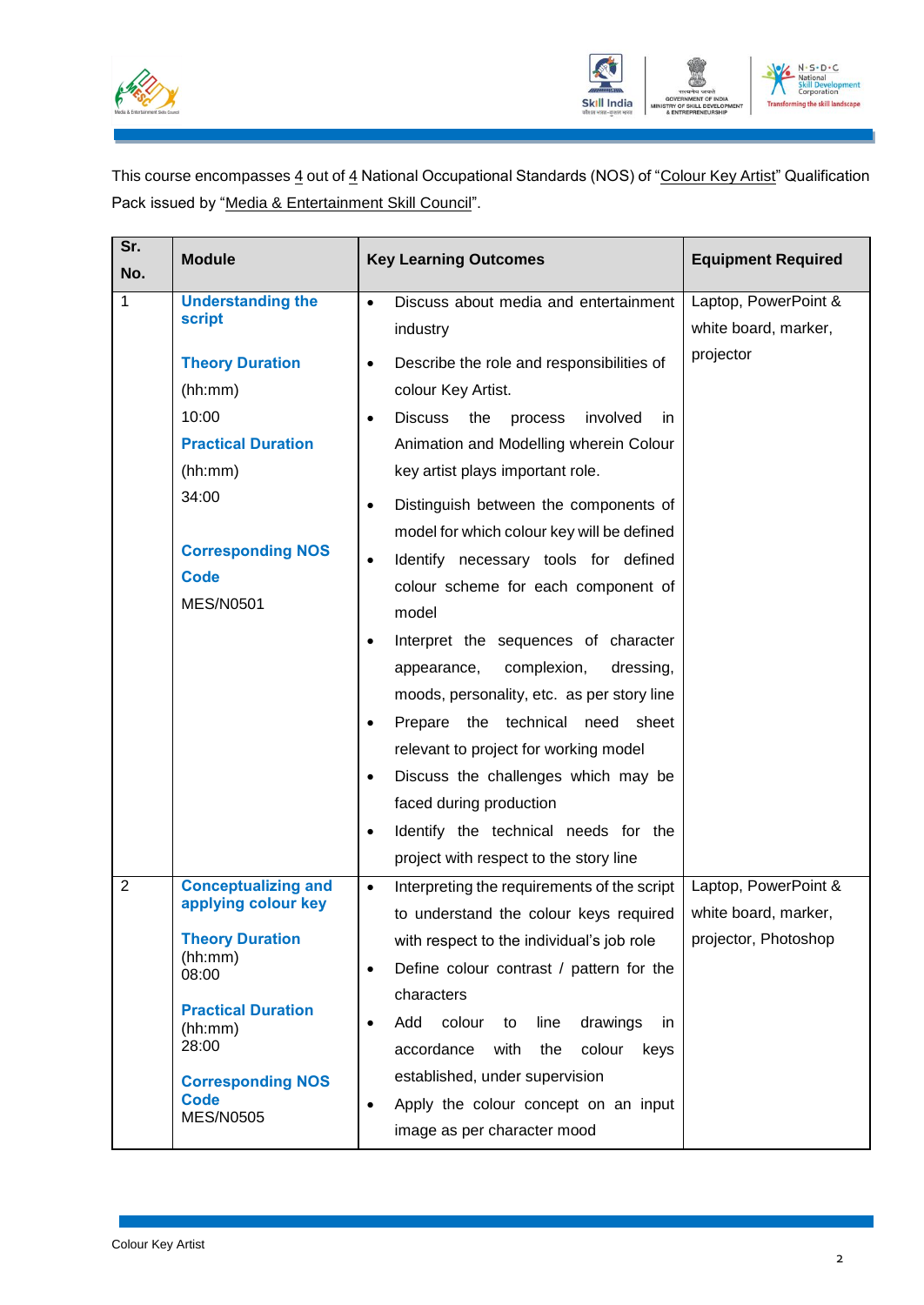





| Sr.<br>No. | <b>Module</b>                                                                                                                                                                                                                              | <b>Key Learning Outcomes</b>                                                                                                                                                                                                                                                                                                                                                                                                                                                                                                                                                                                                                                                                                                                                      | <b>Equipment Required</b>                                       |
|------------|--------------------------------------------------------------------------------------------------------------------------------------------------------------------------------------------------------------------------------------------|-------------------------------------------------------------------------------------------------------------------------------------------------------------------------------------------------------------------------------------------------------------------------------------------------------------------------------------------------------------------------------------------------------------------------------------------------------------------------------------------------------------------------------------------------------------------------------------------------------------------------------------------------------------------------------------------------------------------------------------------------------------------|-----------------------------------------------------------------|
|            |                                                                                                                                                                                                                                            | Check that the colour keys picked out<br>$\bullet$<br>and added to the drawings match the<br>production requirements                                                                                                                                                                                                                                                                                                                                                                                                                                                                                                                                                                                                                                              |                                                                 |
| 3          | <b>Ensure that the colour</b><br>keys are consistent<br>across all sequences<br><b>Theory Duration</b><br>(hh:mm)<br>10:00<br><b>Practical Duration</b><br>(hh:mm)<br>20:00<br><b>Corresponding NOS</b><br><b>Code</b><br><b>MES/N0510</b> | Check spatial continuity of colour<br>$\bullet$<br>Scan the artwork to match the technical<br>$\bullet$<br>standards<br>Creating art related to colour styling and<br>٠<br>design<br>Identify the mismatch of colours across<br>٠<br>the character<br>Enable to check colour composition in<br>٠<br>final shots<br>Identify indoor/outdoor colour effects,<br>٠<br>tones etc.                                                                                                                                                                                                                                                                                                                                                                                     | Laptop, PowerPoint &<br>white board, marker,<br>projector       |
| 4          | <b>Maintain Workplace,</b><br><b>Health &amp; Safety</b><br><b>Theory Duration</b><br>(hh:mm)<br>04:00<br><b>Practical Duration</b><br>(hh:mm)<br>06:00<br><b>Corresponding NOS</b><br><b>Code</b><br><b>MES/N0514</b>                     | Identify aspects of workplace that could<br>$\bullet$<br>cause potential risk to own and others<br>health and safety<br>Recognize security signals such as, fire<br>$\bullet$<br>alarms and places such as staircases,<br>fire warden stations, first aid, and<br>medical rooms<br>Maintain a healthy, safe and secure<br>working environment by identifying the<br>relevant people responsible for health<br>and safety, identifying risks, following<br>emergency procedures etc.<br>Use first aid kit when needed and keep<br>$\bullet$<br>oneself informed on first aid procedures.<br>Identify and recommend opportunities<br>$\bullet$<br>for improving health, safety, and security<br>to the designated person.<br>Report hazards outside one's authority | Fire extinguisher, First<br>aid kit, Health and Safety<br>Signs |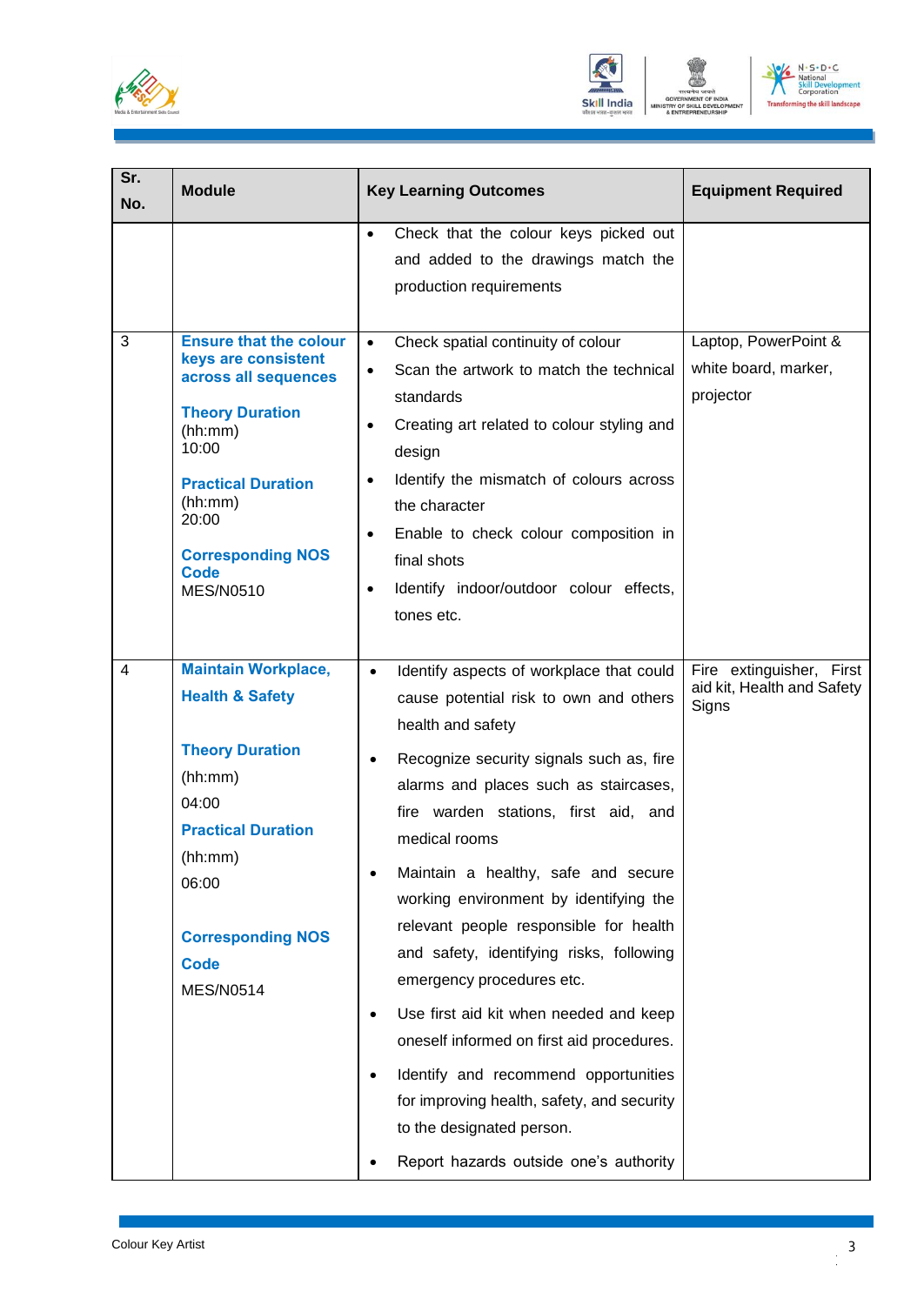





| Sr.<br>No. | <b>Module</b>                                                                                            | <b>Key Learning Outcomes</b>                                                                                                                                                                                                                                                                      | <b>Equipment Required</b> |
|------------|----------------------------------------------------------------------------------------------------------|---------------------------------------------------------------------------------------------------------------------------------------------------------------------------------------------------------------------------------------------------------------------------------------------------|---------------------------|
|            |                                                                                                          | to the relevant person in line with<br>organizational procedures and warn<br>other people who may be affected by<br>these hazards.<br>organisation's emergency<br>Follow<br>$\bullet$<br>procedures for accidents, fires or any<br>other natural calamity in case of a<br>hazard.                 |                           |
|            | <b>Total Duration</b><br>120:00<br><b>Theory Duration</b><br>32:00<br><b>Practical Duration</b><br>88:00 | <b>Unique Equipment Required:</b><br><b>Classroom aids:</b> Diary, notebook, pen, Music equipments, Props as<br>and when required, Computer System, white-board, marker, projector<br>etc.<br>Software: Photoshop<br><b>Other Aids:</b> Fire extinguisher, First aid kit, Health and Safety Signs |                           |

Grand Total Course Duration: **120 Hours, 0 Minutes**

*(This syllabus/ curriculum has been approved by Media and Entertainment Skill Council)*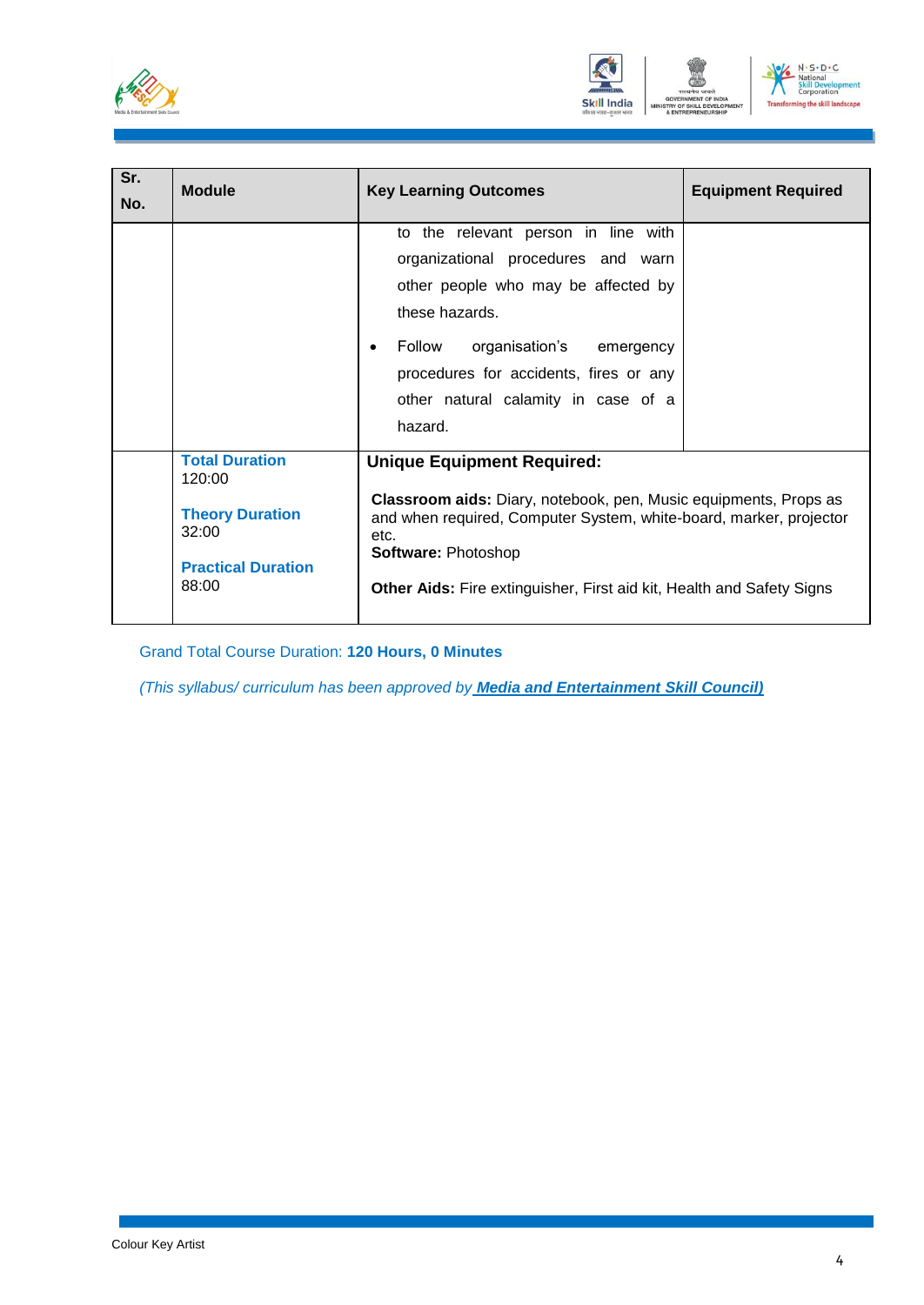



### **Trainer Prerequisites for Job role: "Colour Key Artist" mapped to Qualification Pack: "MES/Q0505, V 1.0"**

| Sr.<br>No. | Area                                         | <b>Details</b>                                                                                                                                                                                                                                                                                                                                                                                            |
|------------|----------------------------------------------|-----------------------------------------------------------------------------------------------------------------------------------------------------------------------------------------------------------------------------------------------------------------------------------------------------------------------------------------------------------------------------------------------------------|
| 1          | <b>Description</b>                           | To deliver accredited training service, mapping to the curriculum<br>detailed<br>above,<br>with<br>Qualification<br>Pack<br>in<br>accordance<br>"MES/Q0505"                                                                                                                                                                                                                                               |
| 2          | <b>Personal Attributes</b>                   | This job requires the individual to judge distances and mark focus<br>lengths accurately. The individual must be creative and detail-<br>oriented. The individual must know and keep updated on the<br>various camera equipment, shooting techniques and mediums.<br>The individual must have excellent communication skills and must<br>possess the ability to work collaboratively as a part of a team. |
| 3          | <b>Minimum Educational</b><br>Qualifications | Class XII Pass                                                                                                                                                                                                                                                                                                                                                                                            |
| 4a         | <b>Domain Certification</b>                  | Certified for Job Role: "Colour Key Artist" mapped to QP:<br>"MES/Q0505, V1.0". Minimum accepted score as per SSC<br>guidelines is 80%.                                                                                                                                                                                                                                                                   |
| 4b         | <b>Platform Certification</b>                | Recommended that the Trainer is certified for the Job Role:<br>"Trainer", mapped to the Qualification Pack: "MEP/Q2601" with<br>scoring of minimum 80%.                                                                                                                                                                                                                                                   |
| 5          | <b>Experience</b>                            | Minimum 2 years of experience as Colour Key Artist.                                                                                                                                                                                                                                                                                                                                                       |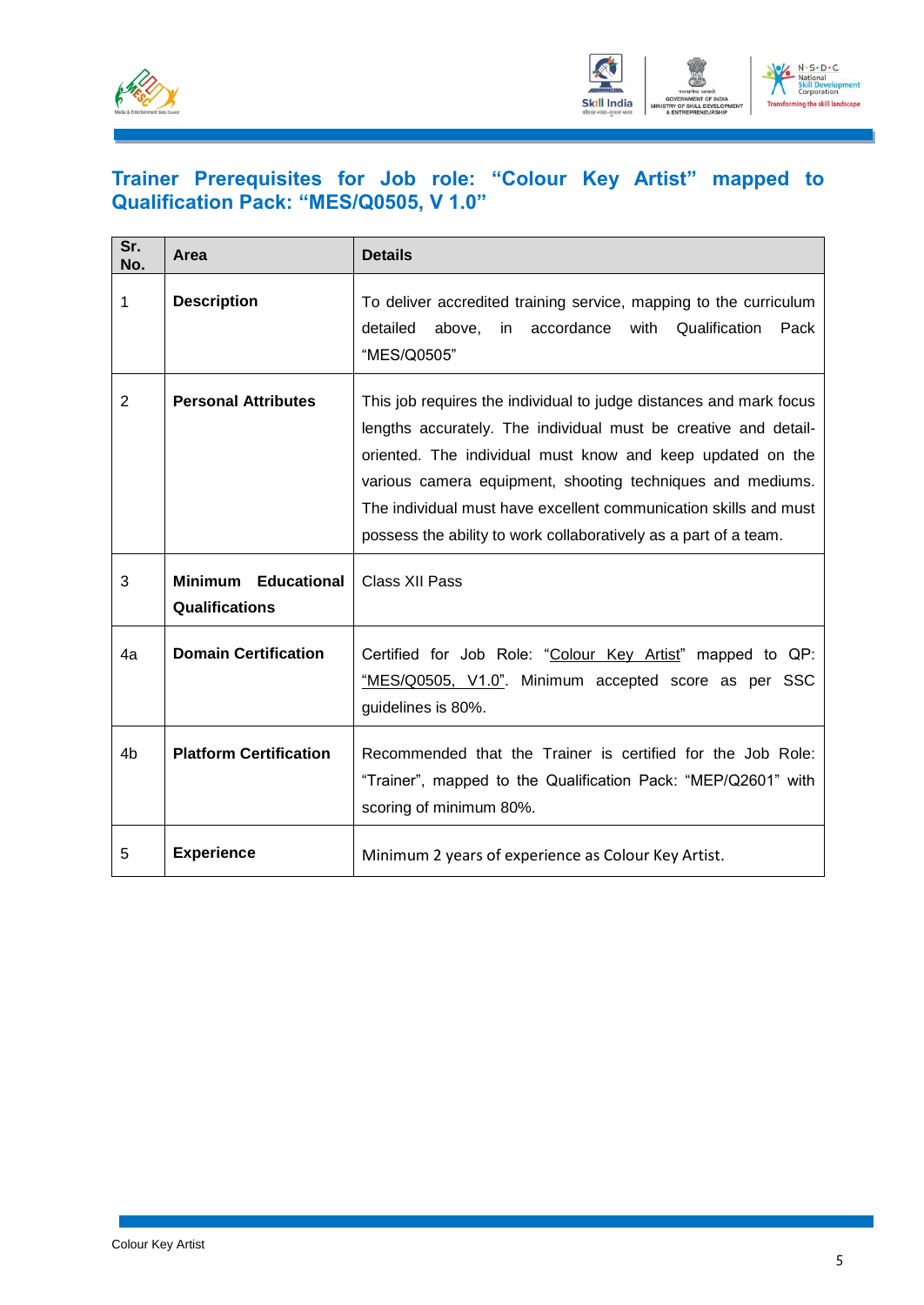



### **Annexure: Assessment Criteria**

| <b>Assessment Criteria for Colour Key Artist</b> |                                  |  |
|--------------------------------------------------|----------------------------------|--|
| <b>Job Role</b>                                  | <b>Colour Key Artist</b>         |  |
| <b>Qualification Pack</b>                        | <b>MES/Q0505, V1.0</b>           |  |
| <b>Sector Skill Council</b>                      | <b>Media &amp; Entertainment</b> |  |

| Sr.<br>No.    | <b>Guidelines for Assessment</b>                                                                                                                                                                                                                                                |
|---------------|---------------------------------------------------------------------------------------------------------------------------------------------------------------------------------------------------------------------------------------------------------------------------------|
|               | Criteria for assessment for each Qualification Pack will be created by the Media and<br>Entertainment Skill Council. Each Performance Criteria (PC) will be assigned marks<br>proportional to its importance in NOS. SSC will also lay down proportion of marks for each<br>PC. |
| $\mathcal{P}$ | Each NOS will be assessed both for theoretical knowledge and practical                                                                                                                                                                                                          |
| 3             | The assessment will be based on knowledge bank of questions created by the SSC.                                                                                                                                                                                                 |
| 4             | Individual assessment agencies will create unique question papers for theory and skill<br>practical part for each candidate at each examination/training centre                                                                                                                 |
| 5             | To pass the Qualification Pack, every trainee should score a minimum of 60% in every NOS                                                                                                                                                                                        |
| 6             | In case of successfully passing only certain number of NOS's, the trainee is eligible to take<br>subsequent assessment on the balance NOS's to pass the Qualification Pack                                                                                                      |

|                                                    |                                                                                                                                                                                 |               |        | <b>Marks Allocation</b> |                                   |
|----------------------------------------------------|---------------------------------------------------------------------------------------------------------------------------------------------------------------------------------|---------------|--------|-------------------------|-----------------------------------|
| <b>Assessment</b><br>outcome                       | Assessment criteria for outcomes                                                                                                                                                | Total<br>mark | Out of | <b>Theory</b>           | <b>Skills</b><br><b>Practical</b> |
|                                                    | PC1. Understand the artistic and<br>communication goals of the script,<br>brief or storyboard with respect to the<br>individual's role                                          |               | 15     | 10                      |                                   |
|                                                    | PC2. Be aware of the intended<br>medium and target audience, and how<br>this may affect animation processes                                                                     |               | 15     | 5                       |                                   |
|                                                    | PC3. Understand the aspects related<br>to the design brief (appearance,<br>complexion,<br>dressing,<br>moods,<br>personalities, expressions etc.)                               |               | 10     | 5                       |                                   |
| <b>MES/N0501</b><br>(Understandin<br>g the script) | PC4. Understand the requirements<br>according to the scripts (number,<br>types, duplicates etc.) based on the<br>individual's role and its requirements                         |               | 10     | 5                       |                                   |
|                                                    | PC5. Understand the specifications for<br>the background and other aspects<br>(dimensions, operating parameters<br>etc.) based on the individual's role and<br>its requirements | 100           | 15     | 10                      | 50                                |
|                                                    | PC6. Understand the technical needs<br>of the project with respect to the job<br>(Television, Film, Gaming,<br>role<br>Internet, DVD etc.)                                      |               | 10     | 5                       |                                   |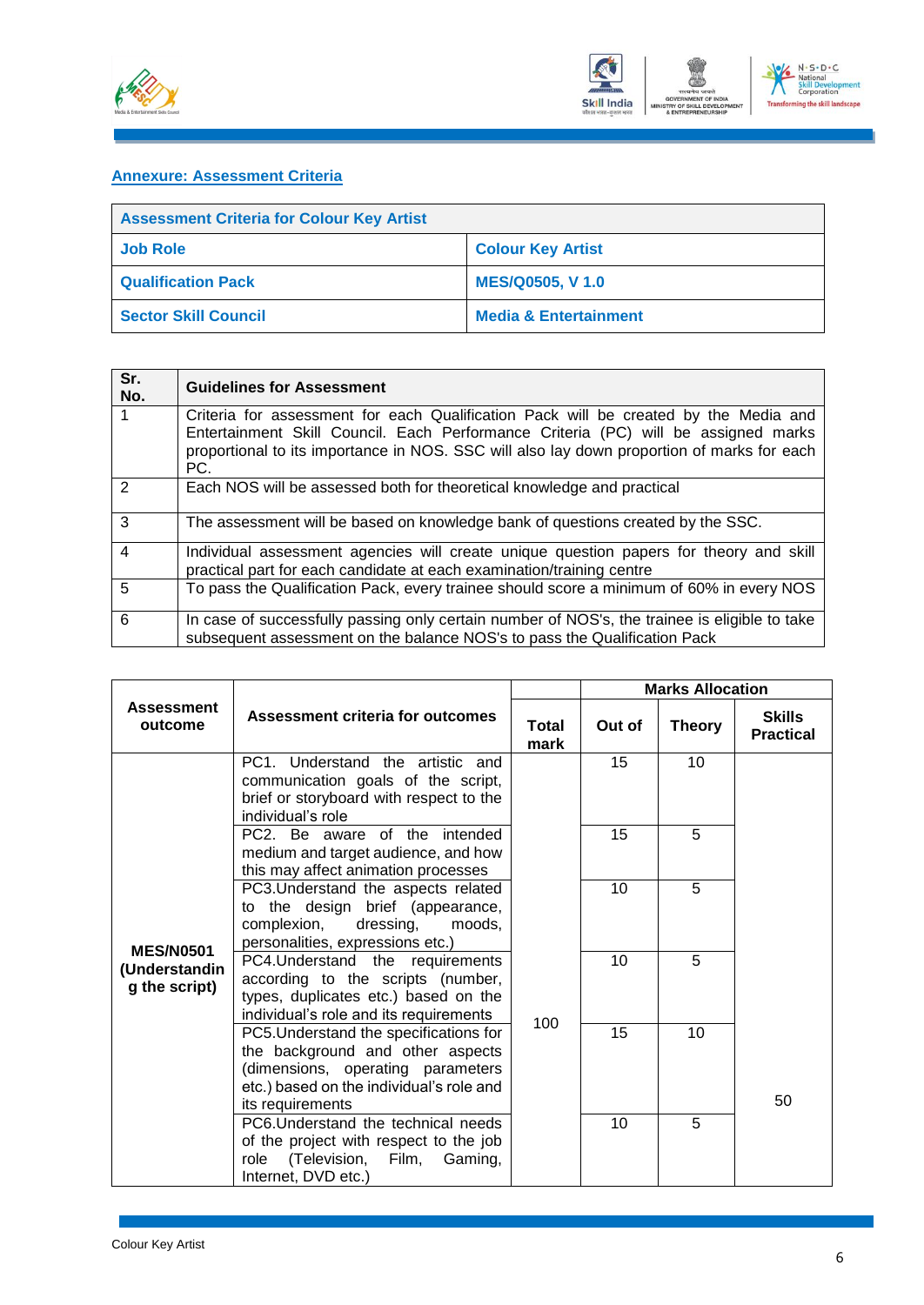





|                                                     | PC7. Understand the of the concept,<br>which may be self-created, provided in<br>a brief, or arrived at via discussions<br>with relevant personnel (Director,<br>Executive Producer etc. |              | 15  | 5  |    |
|-----------------------------------------------------|------------------------------------------------------------------------------------------------------------------------------------------------------------------------------------------|--------------|-----|----|----|
|                                                     | PC8. Liaise with relevant personnel<br>(Art Director, Producers, Animation<br>Supervisor etc.) to better understand<br>script elements, as appropriate                                   |              | 10  | 5  |    |
|                                                     |                                                                                                                                                                                          | <b>Total</b> | 100 | 50 | 50 |
|                                                     | PC1. Interpreting the requirements of<br>the script to understand the colour<br>keys required with respect to the<br>individual's job role                                               |              | 30  | 15 |    |
|                                                     | PC2. Maintaining consistency across<br>all production elements                                                                                                                           |              | 20  | 10 |    |
| <b>MES/N0505</b><br>(Conceptualiz<br>e colour keys) | PC3. Add colour to line drawings in<br>accordance with the colour keys<br>established, under supervision                                                                                 | 100          | 20  | 10 | 50 |
|                                                     | PC4. Check that the colour keys<br>picked out and added to the drawings<br>match the production requirements                                                                             |              | 20  | 10 |    |
|                                                     | PC5. Ensure consistency amongst all<br>the characters                                                                                                                                    |              | 10  | 5  |    |
|                                                     |                                                                                                                                                                                          | <b>Total</b> | 100 | 50 | 50 |
|                                                     | PC1. Ensure that the colour keys<br>match the production requirements                                                                                                                    |              | 30  | 15 |    |
|                                                     | PC2. Scan the artwork to make sure it<br>matches the technical standards                                                                                                                 |              | 20  | 10 |    |
| <b>MES/N0510</b><br>(Ensuring that<br>the colour    | PC3. Ensure that the digital images<br>match the production references                                                                                                                   |              | 20  | 10 | 50 |
| keys are<br>consistent<br>across all<br>sequences)  | PC4. Resolve problems as and when<br>they arise without delay to make sure<br>that disruption in the production chain<br>is minimized                                                    | 100          | 20  | 10 |    |
|                                                     | PC5. Respond positively to feedback<br>creative<br>any<br>changes<br>in<br>and<br>requirements                                                                                           |              | 10  | 5  |    |
|                                                     |                                                                                                                                                                                          | <b>Total</b> | 100 | 50 | 50 |
| <b>MES/N0514</b>                                    | PC1. Understand and comply with the<br>organization's current health, safety<br>and security policies and procedures                                                                     |              | 10  | 5  |    |
| (Maintain<br>workplace<br>health                    | PC2. Understand the safe working<br>practices<br>pertaining<br>to<br>own<br>occupation                                                                                                   | 100          | 10  | 5  | 50 |
| and safety)                                         | PC3. Understand the government<br>norms and policies relating to health<br>including emergency<br>and<br>safety                                                                          |              | 5   | 3  |    |